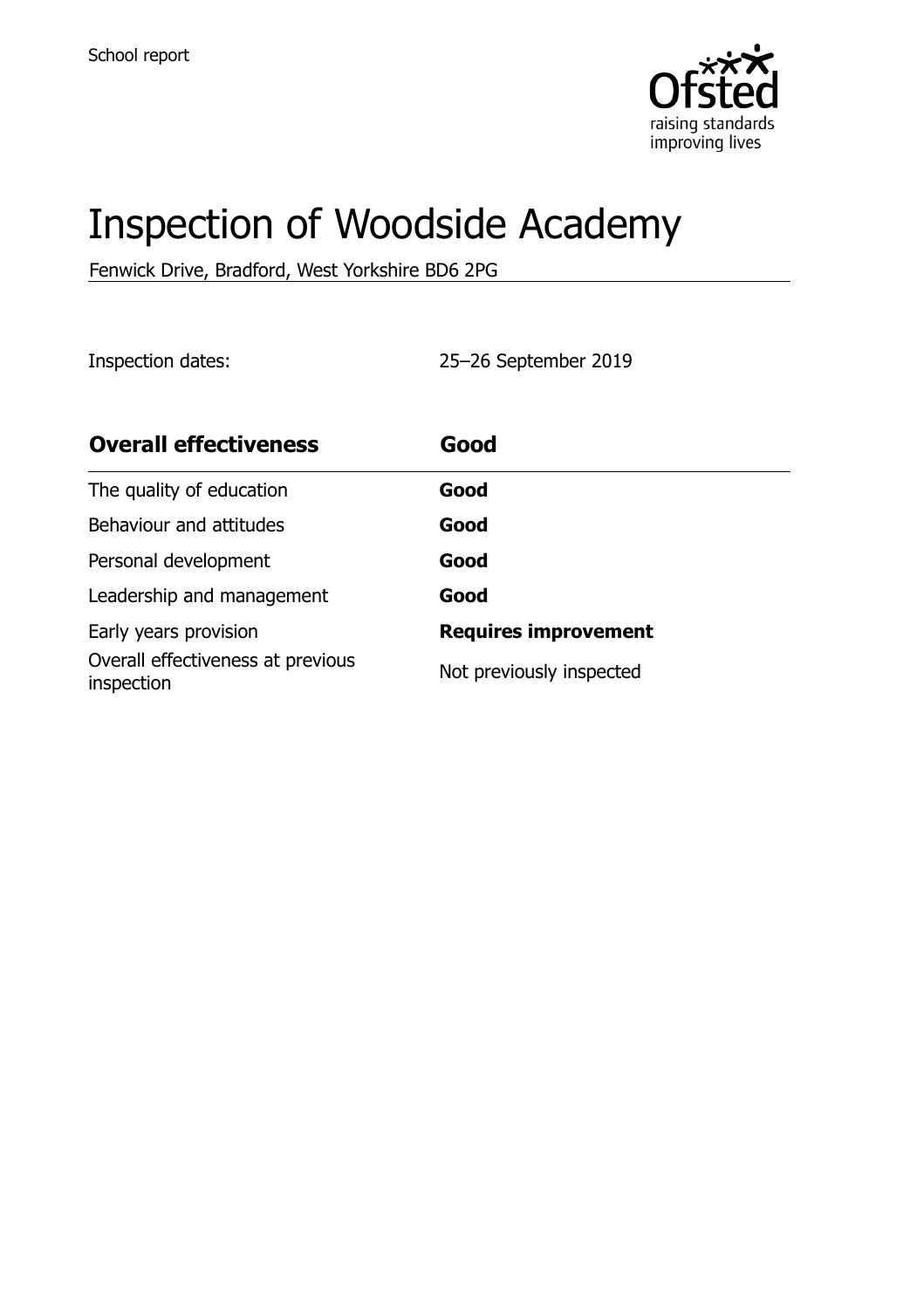

## **What is it like to attend this school?**

Pupils speak warmly about their teachers and friends. Leaders have created a welcoming environment where pupils feel safe. Woodside Academy is a big school, but leaders and staff know the pupils well. Pupils respect the staff and try hard.

Leaders provide a broad and interesting curriculum. When asked what their favourite subject is, pupils find it hard to choose. It is clear pupils enjoy lessons. They like practical activities in geography, art and science. Pupils enjoy reading books together and talking to each other in Spanish. Many pupils take advantage of the wide range of after-school clubs on offer. These include cooking, sewing, photography and kick-boxing.

Pupils describe behaviour in the school as good. They know what bullying is and why it might happen. They say that teachers always help if it does.

Teachers provide just the right amount of support to meet the needs of pupils with special educational needs and/or disabilities (SEND). Teachers help pupils to catch up quickly in the calm 'Butterfly Room'.

Leaders and staff do not give enough attention to improving children's basic skills in the early years. Children do not learn to read or recognise and use numbers as quickly as they should.

#### **What does the school do well and what does it need to do better?**

Leaders show determination to improve pupils' achievement. They know that what pupils learn now will widen their opportunities in later life. They have redesigned the curriculum in key stages 1 and 2 to improve pupils' knowledge of all subjects. Support through the trust has helped school leaders in this work. Leaders have looked closely at why not enough pupils have reached expected standards at the end of key stage 2 over time. They have used this information to make changes to what pupils learn. The curriculum is now better organised.

Pupils can talk confidently about what they have learned. In most subjects and key stages, teachers plan sequences of lessons that build on what pupils already know. Leaders have carefully chosen the vocabulary that pupils must learn in each year and in each subject. Pupils are starting to use these words, particularly in geography and science. For example, in geography, pupils use what they already know about maps to help them think about climate. They use terms such as equator and hemisphere accurately to find similarities between different places in the world. Pupils with SEND have effective support to be successful.

The curriculum in early years is not as well planned. Teachers give attention to children's personal and behavioural development. This helps children to settle quickly. Positive relationships between adults and children mean that children are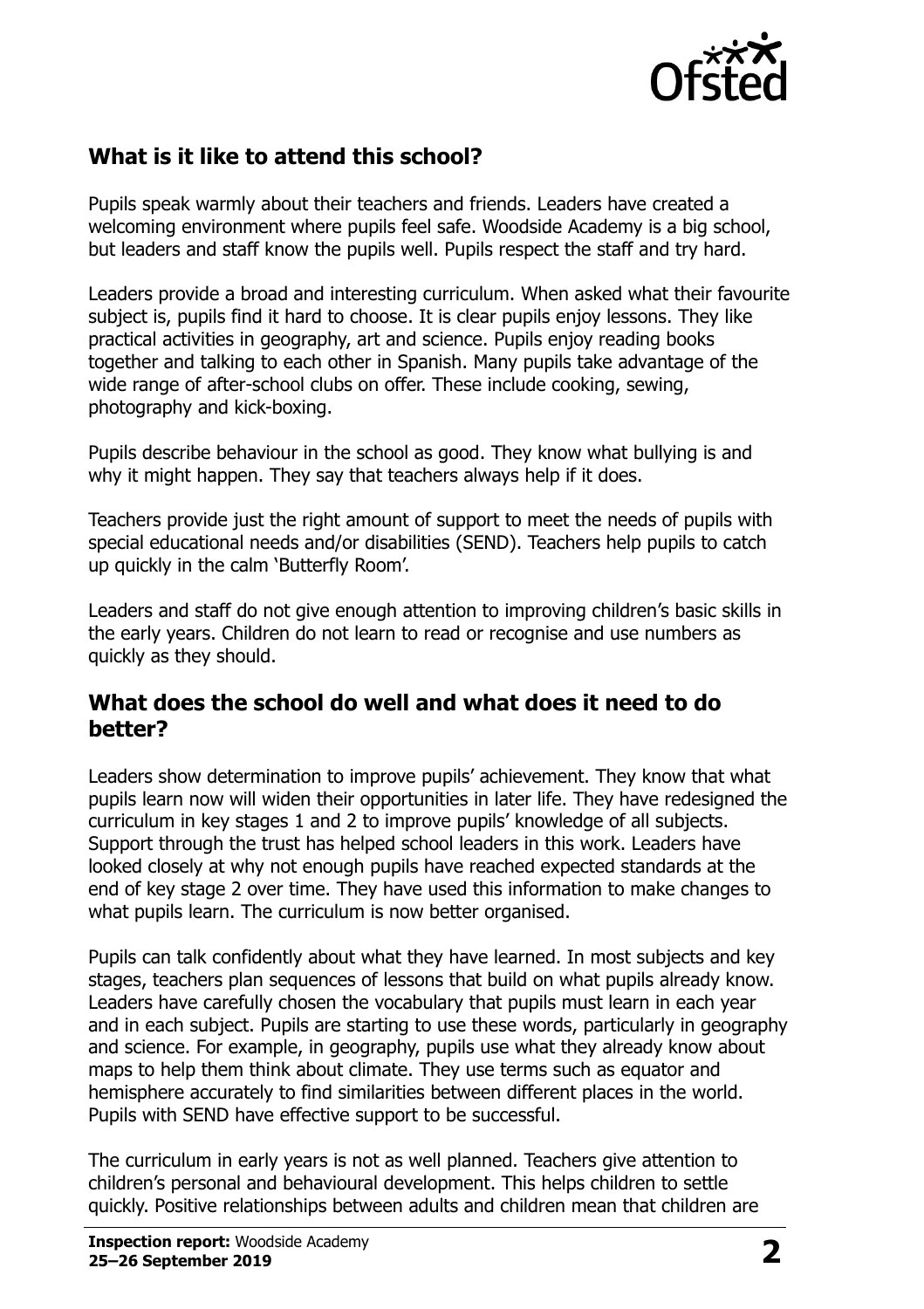

safe and happy. However, children are not supported well in their reading in Reception. They do not improve their knowledge of mathematics as quickly.

Leaders are working hard to improve reading in the school. Developing pupils' love of reading is at the heart of the curriculum. Corridors, classrooms and the library have had, in one child's words, 'a make-over'. Pupils show excitement in books and stories. Even those who say they find reading tricky say that they enjoy it. Every teacher across the school reads to their pupils every day in 'just listen time'. Pupils read in school each day.

Children enter school with little or no knowledge of sounds and letters. They do not achieve as well as they should in the Reception Year. The phonics curriculum is not well organised in the early years. However, effective teaching in key stage 1 helps pupils to catch up quickly. Leaders have bought new reading books to make sure that children can practise the sounds they have learned. Most pupils are confident readers by the end of Year 2.

The mathematics curriculum is well organised in key stages 1 and 2. Staff check carefully on what pupils have learned. Any gaps in pupils' knowledge are quickly spotted. Staff support pupils to catch up quickly. Key stage 2 pupils are now making the progress they should. In the early years, the mathematics curriculum is not demanding enough. Not enough children can count and solve simple number problems by the end of Reception.

Leaders know their pupils and community well. Pupils are supported to become happy, healthy citizens. Personal, social, health and citizenship education (PSHCE) is strong. Pupils develop a sense of moral purpose. They will readily 'put themselves in someone else's shoes'.

Pupils want to learn. Staff give good support to pupils who find it harder to control their behaviour and emotions. Pupils' attendance has improved over the last three years. Most pupils attend every day.

Effective governance results in school leaders making the improvements needed in the curriculum, safeguarding and pupils' attendance.

## **Safeguarding**

The arrangements for safeguarding are effective.

A team of leaders make sure that all staff know how to keep pupils safe. Safeguarding leaders, learning mentors, support staff and the attendance officer keep a close eye on vulnerable pupils. Staff give support to families when it is needed. Leaders work closely with external agencies when necessary. All staff know that it is their responsibility to keep pupils safe. Staff recognise and report concerns appropriately because they have regular training. Leaders make weekly checks on staff members' understanding of what to do in different situations when pupils might be at risk.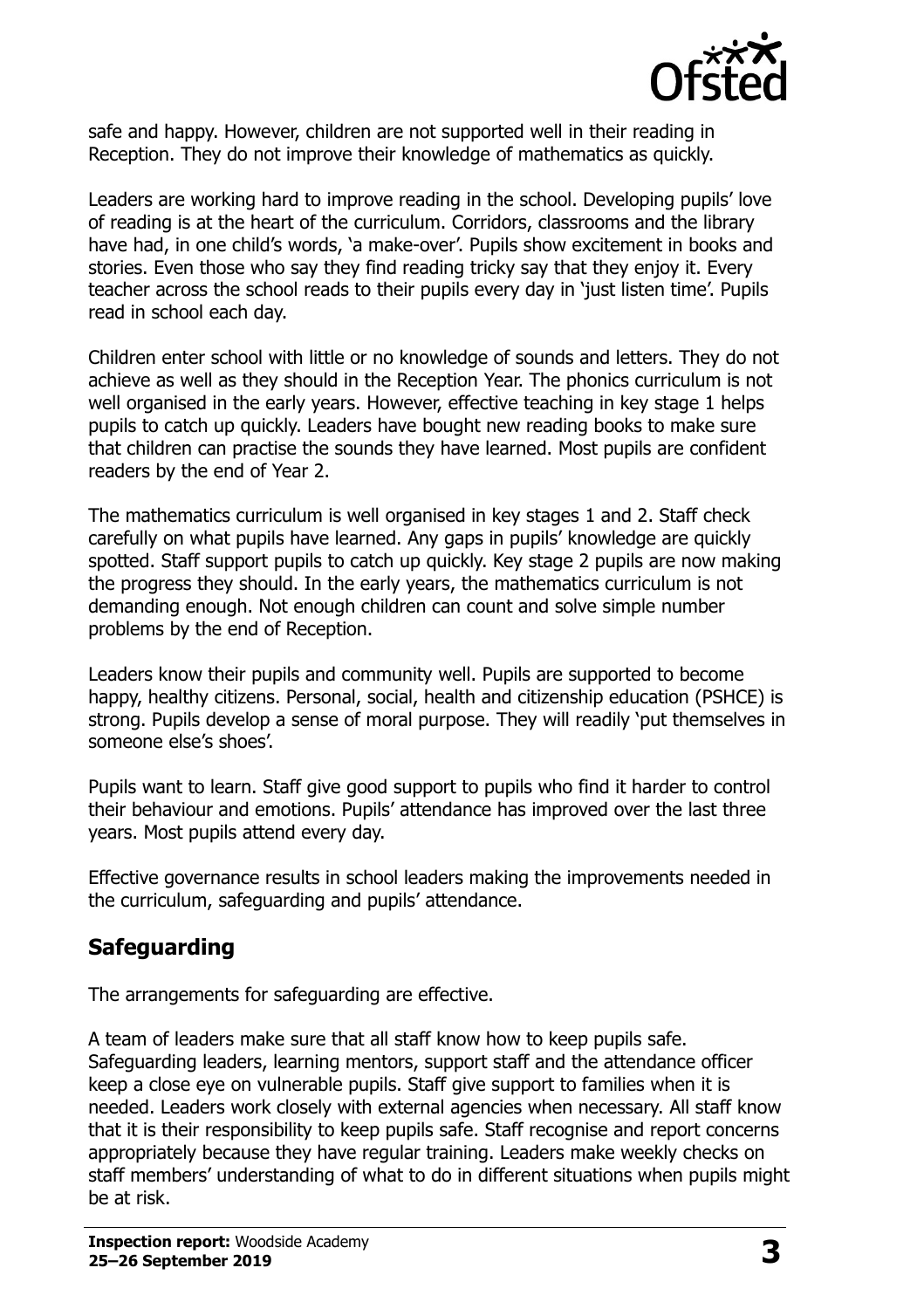

The PSHCE curriculum gives pupils a wide range of knowledge about how to stay safe. This includes how to stay safe online and in the local community.

## **What does the school need to do to improve?**

## **(Information for the school and appropriate authority)**

- Children do not get off to a strong start in reading and mathematics. Many leave Reception unable to access the Year 1 curriculum. The curriculum for reading and mathematics in the early years should be reviewed so that teachers build quickly on children's starting points.
- **Phonics teaching in the Reception Year does not help children to achieve well.** Staff are unclear about what they should teach and when. Leaders should ensure that staff have clear and high expectations of what pupils will achieve and when during their time in the early years.

#### **How can I feed back my views?**

You can use [Ofsted Parent View](http://parentview.ofsted.gov.uk/) to give Ofsted your opinion on your child's school, or to find out what other parents and carers think. We use Ofsted Parent View information when deciding which schools to inspect, when to inspect them and as part of their inspection.

The Department for Education has further quidance on how to complain about a school.

If you're not happy with the inspection or the report, you can [complain to Ofsted.](http://www.gov.uk/complain-ofsted-report)

### **Further information**

You can search for [published performance information](http://www.compare-school-performance.service.gov.uk/) about the school.

In the report, '[disadvantaged pupils](http://www.gov.uk/guidance/pupil-premium-information-for-schools-and-alternative-provision-settings)' refers to those pupils who attract government pupil premium funding: pupils claiming free school meals at any point in the last six years and pupils in care or who left care through adoption or another formal route.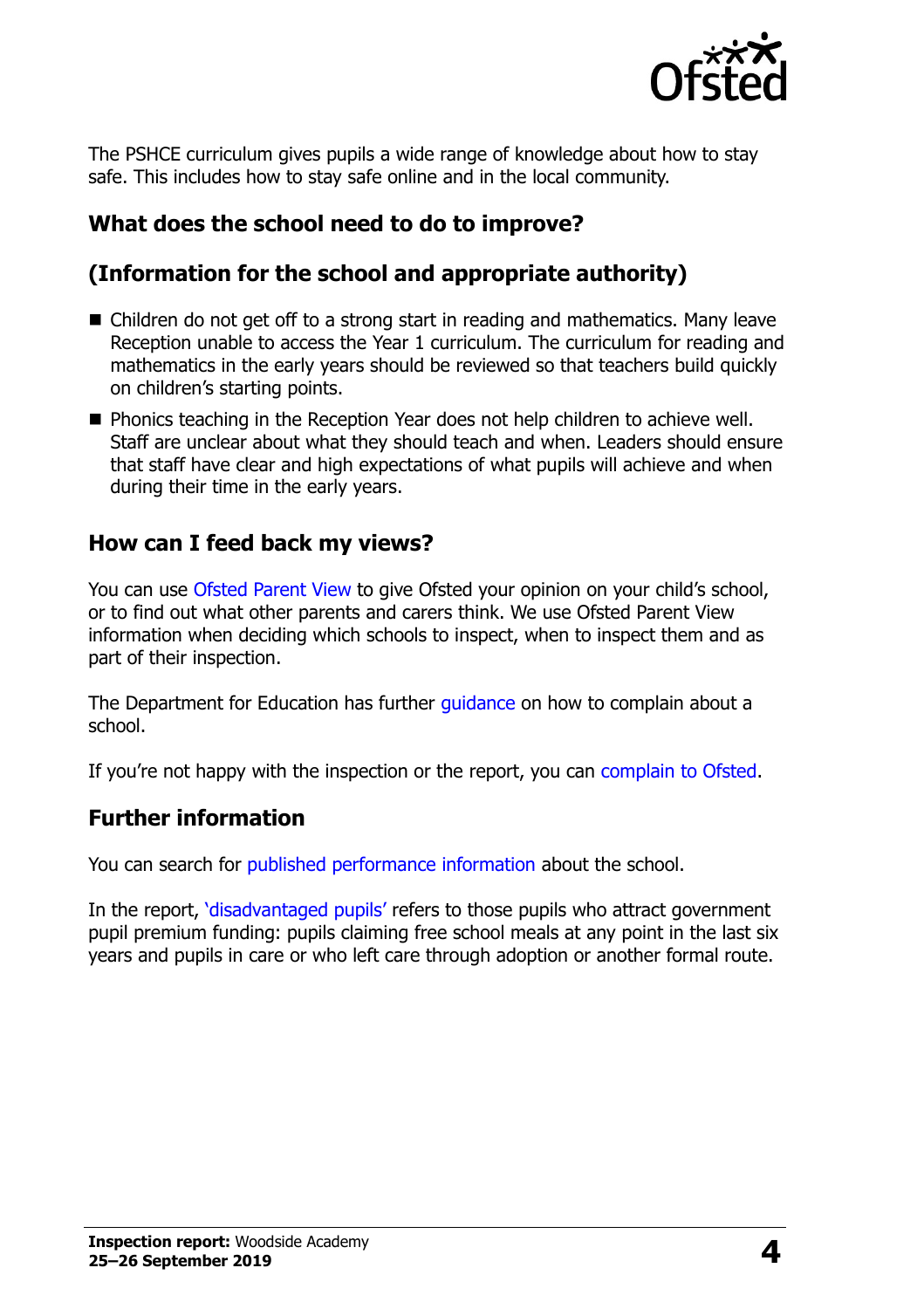

## **School details**

| Unique reference number             | 144492                    |
|-------------------------------------|---------------------------|
| <b>Local authority</b>              | <b>Bradford</b>           |
| <b>Inspection number</b>            | 10110531                  |
| <b>Type of school</b>               | Primary                   |
| <b>School category</b>              | Academy converter         |
| Age range of pupils                 | 3 to 11                   |
| <b>Gender of pupils</b>             | Mixed                     |
| Number of pupils on the school roll | 440                       |
| <b>Appropriate authority</b>        | Board of trustees         |
| <b>Chair of trust</b>               | <b>Brian Wilson</b>       |
| <b>Principal</b>                    | David Harrison            |
| Website                             | www.woodsideacademy.co.uk |
| Date of previous inspection         | Not previously inspected  |

## **Information about this school**

- This is the school's first inspection. The school, previously a stand-alone academy, joined the Leading Learners Academy Trust (the Trust) on 1 October 2016. When the predecessor school was last inspected in June 2016 it was judged to require improvement.
- The majority of teachers have joined the school since the school became part of the Leading Learners Academy Trust.
- Many curriculum leaders, including the English and science leaders, are new to their roles.
- The school is larger than the average-sized primary school.
- The school has a high proportion of pupils who are children looked after. The school receives some support from the local authority for these pupils.

## **Information about this inspection**

We carried out this inspection under section 5 of the Education Act 2005.

■ The inspection team met with the principal and assistant principals throughout the inspection. The lead inspector met with the Trust's consultant for the school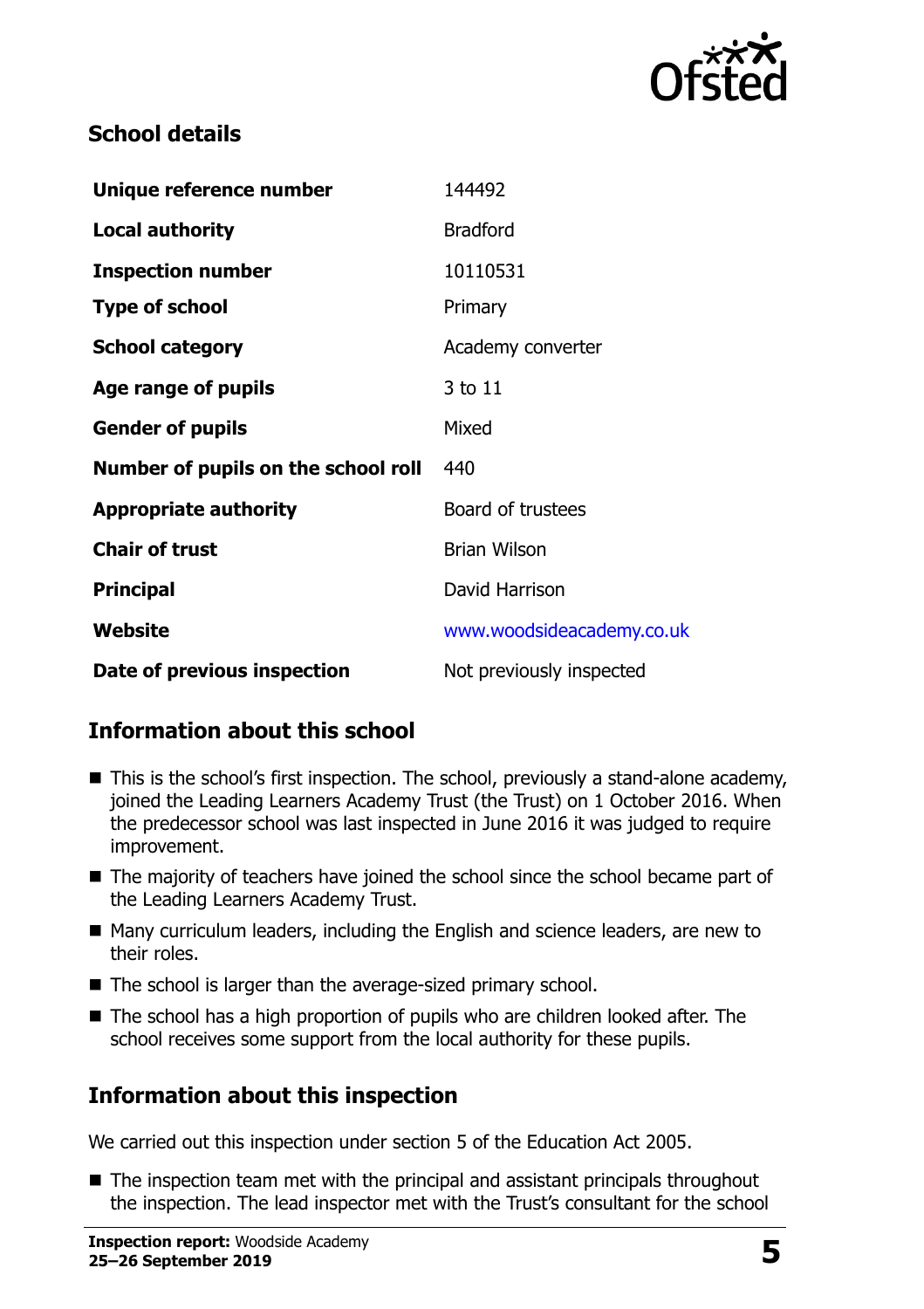

and the chair of the local governing board. The lead inspector spoke to the Trust's chief executive officer on the telephone.

- **Inspectors explored the curriculum through a close focus on reading,** mathematics, science and geography. This work involved discussions with pupils, curriculum leaders, teachers and teaching assistants, scrutiny of pupils' work, visits to lessons and hearing pupils read.
- Inspectors reviewed the curriculum for pupils with SEND. They met with the leader for SEND and reviewed SEN support plans. They visited pupils working in the 'Butterfly Room' and saw and spoke to pupils working in classrooms.
- A wide range of activites were carried out by inspectors to check how well school staff keep pupils safe. Inspectors looked at how staff training, application of school policies and the curriculum for pupils creates a culture of safeguarding.

#### **Inspection team**

Kate Rowley, lead inspector **Her Majesty's Inspector** Pritiben Patel **Disk Contact Priticipal Priticipal Priticipal Priticipal Priticipal Priticipal Priticipal Priticipal Priticipal Priticipal Priticipal Priticipal Priticipal Priticipal Priticipal Priticipal Priticipal Pritic** Gill Wild **Gill Wild**